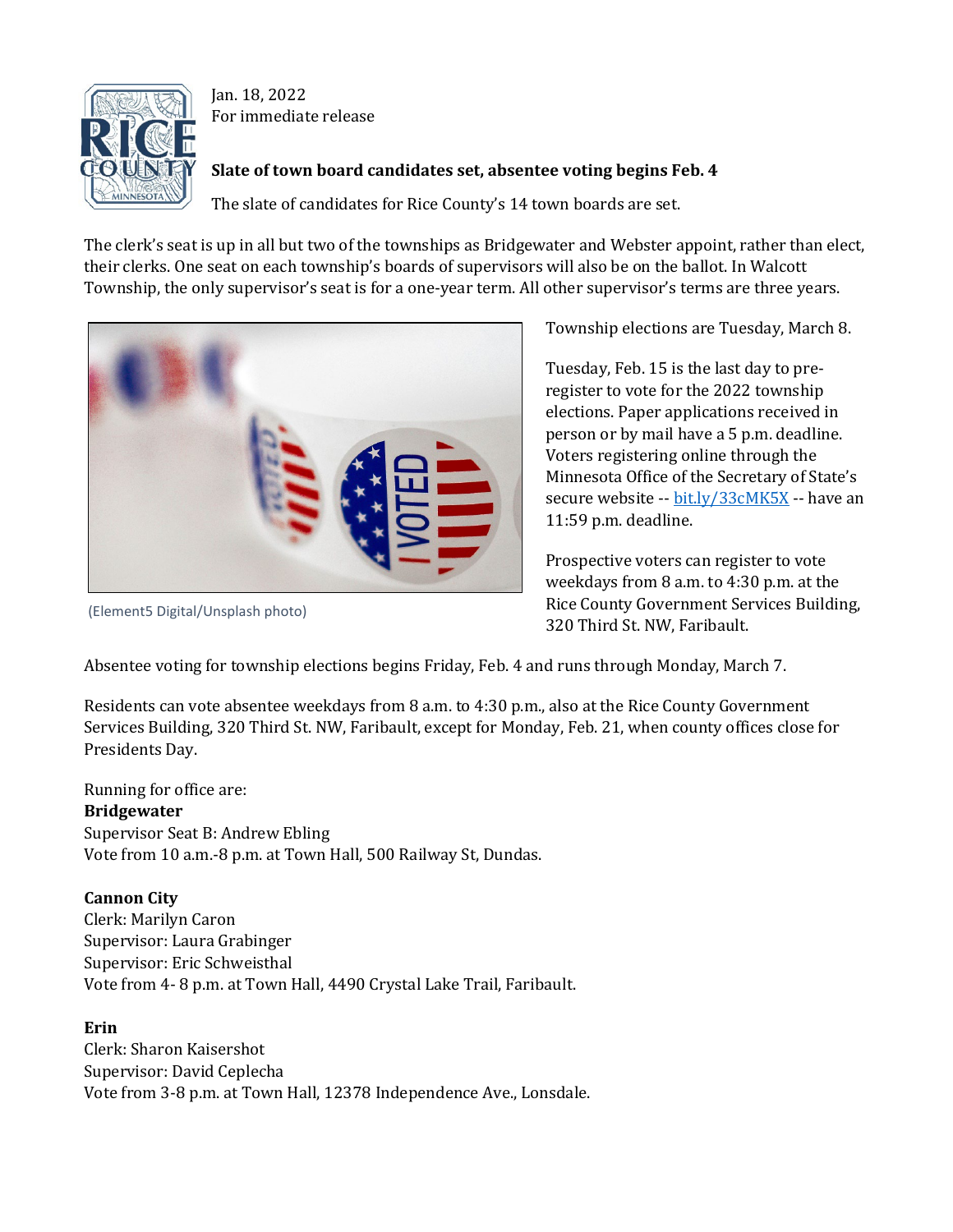#### **Forest**

Clerk: Ashley Anderson Supervisor: Ronald Gernandt Vote from 2-8 p.m. at Town Hall, 3625 Millersburg Boulevard, Faribault.

#### **Morristown**

Clerk: Dawn Nuetzman Supervisor: Dennis Schmidtke Vote from 5-8 p.m. at Town Hall, 402 Division St. S, Morristown.

### **Northfield**

Clerk: Diane Lyman Supervisor: Brian Peterson Vote from 2-8 p.m. at Town Hall, 10901 Jacobs Ave., Northfield.

### **Richland**

Clerk: Bob Sommers Supervisor: Jim Donkers Vote from 5-8 p.m. at Town Hall, 9985 240th St. E, Faribault.

### **Shieldsville**

Clerk: Susan Ceplecha-Novak Supervisor: Dale Kuchinka

Vote from 3-8 p.m. at Town Hall, 7250 154th St., Faribault.

### **Walcott**

Clerk: Benet Freund Supervisor: Donald Novak Vote from 5-8 p.m. at Town Hall, 4020 240th St E., Faribault.

### **Warsaw**

Clerk: Michele Voegele Supervisor: Ryan Witte Vote from 4-8 p.m. at Town Hall, 22955 Dalton Ave, Faribault,

### **Webster (Precincts 1 and 2)**

Supervisor: Lawrence McFadden Vote from 3-8 p.m. at Town Hall, 4175 Delano Ave, Webster.

### **Wells**

Clerk: James Zahn Supervisor: Richard Cap Vote from 2-8 p.m. at Town Hall, 18400 Roberds Lake Boulevard, Faribault.

### **Wheatland**

Clerk: James Duban Supervisor: Brian Pieper Vote from 3-8 p.m. at Town Hall, 9641 50th St W, Veseli.